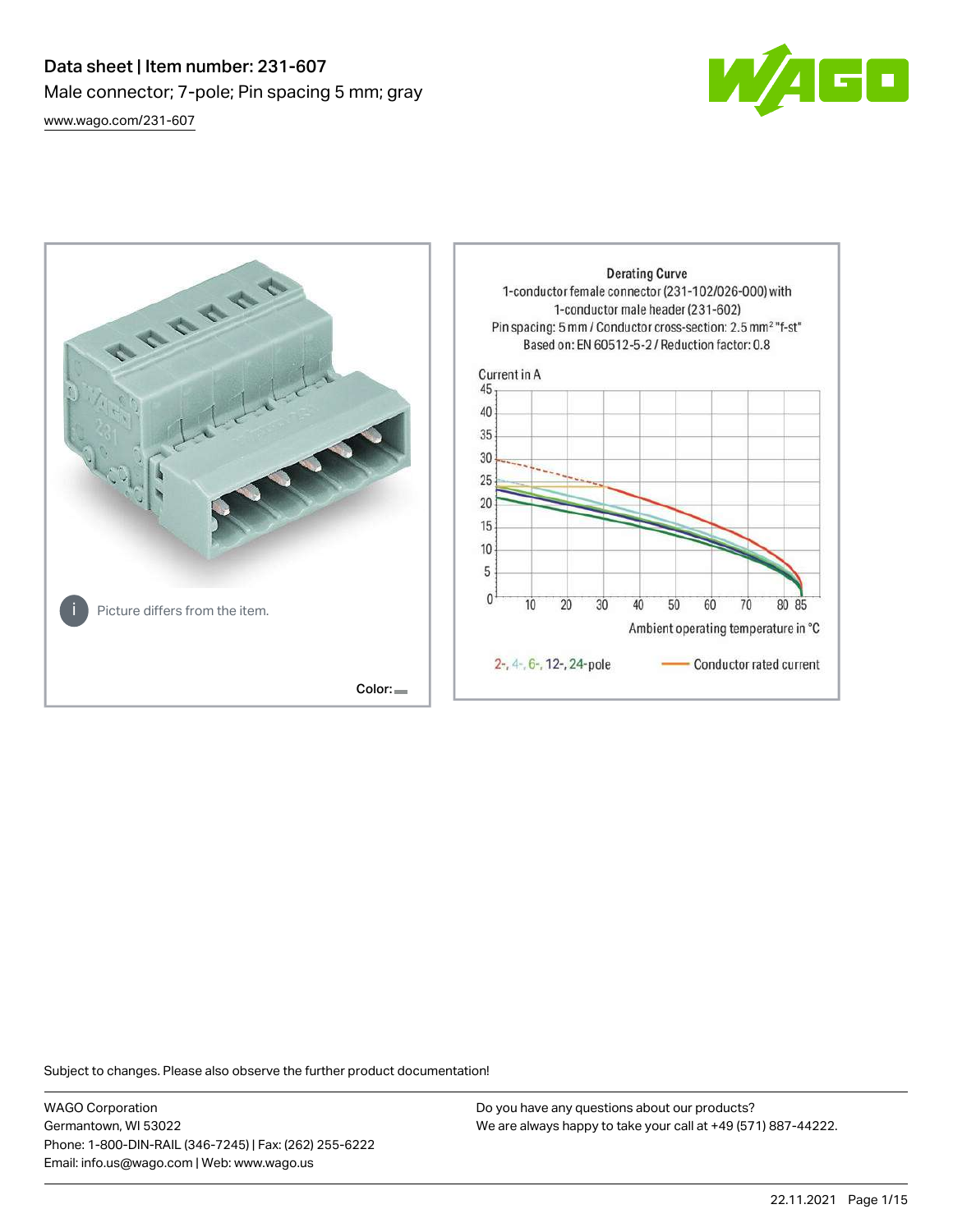[www.wago.com/231-607](http://www.wago.com/231-607)





```
L = (pole no. -1) x pin spacing +8.2 mm
```
 $L_1 = L - 1.7$  mm

 $L_2 = L - 1.2$  mm

#### Item description

- $\blacksquare$ Universal connection for all conductor types
- Easy cable pre-assembly and on-unit wiring via vertical and horizontal CAGE CLAMP<sup>®</sup> actuation  $\blacksquare$
- П For wire-to-wire and board-to-wire connections
- $\blacksquare$ Versions available with snap-in mounting feet or flanges for panel or through-panel mounting

Subject to changes. Please also observe the further product documentation!

WAGO Corporation Germantown, WI 53022 Phone: 1-800-DIN-RAIL (346-7245) | Fax: (262) 255-6222 Email: info.us@wago.com | Web: www.wago.us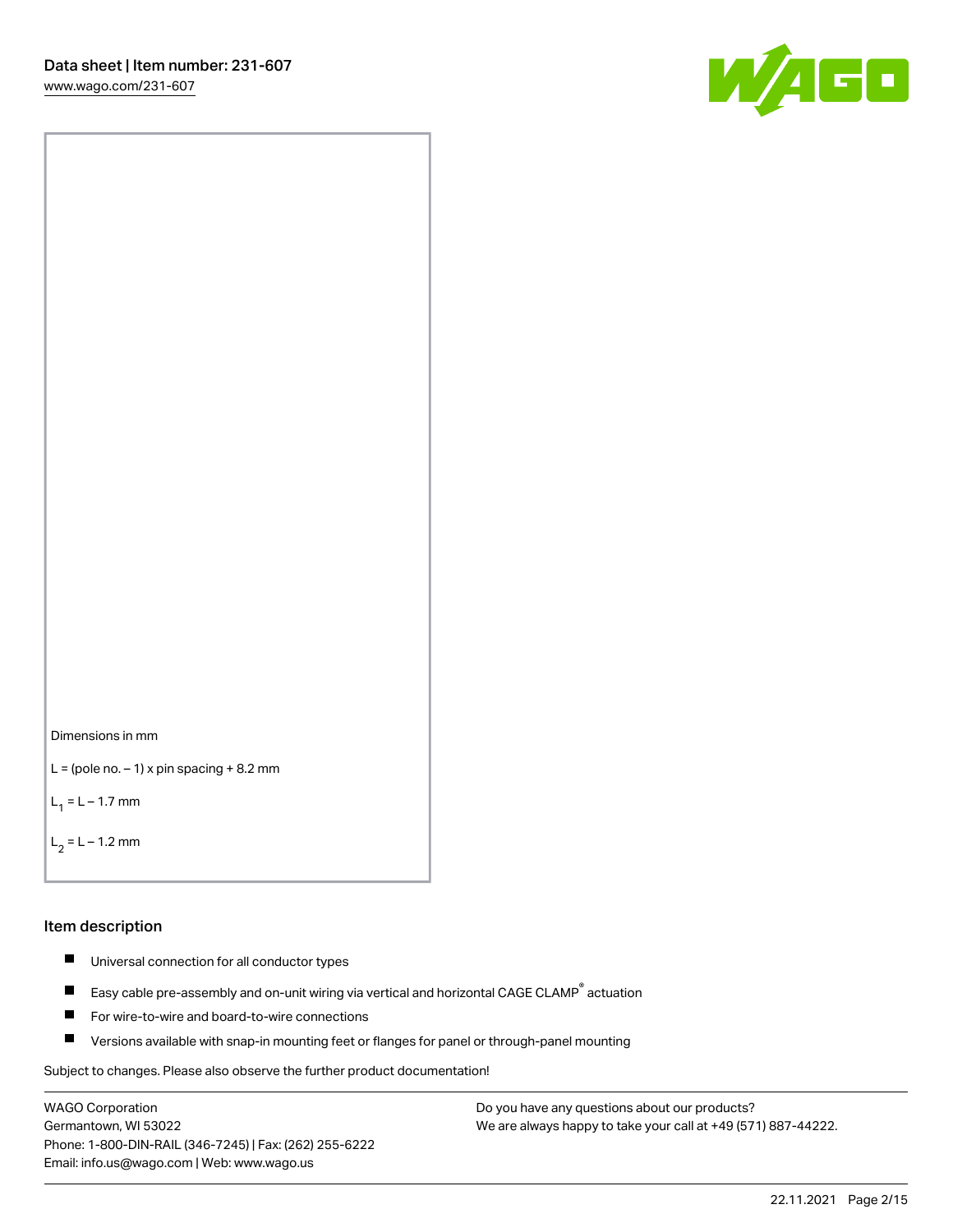$\blacksquare$ With coding fingers



#### Data Notes

| Safety information 1 | The <i>MCS – MULTI CONNECTION SYSTEM</i> includes connectors<br>without breaking capacity in accordance with DIN EN 61984. When<br>used as intended, these connectors must not be connected<br>/disconnected when live or under load. The circuit design should<br>ensure header pins, which can be touched, are not live when<br>unmated. |
|----------------------|--------------------------------------------------------------------------------------------------------------------------------------------------------------------------------------------------------------------------------------------------------------------------------------------------------------------------------------------|
| Variants:            | Other pole numbers<br>Gold-plated or partially gold-plated contact surfaces<br>Other versions (or variants) can be requested from WAGO Sales or<br>configured at https://configurator.wago.com/                                                                                                                                            |

# Electrical data

## IEC Approvals

| Ratings per                 | IEC/EN 60664-1                                                       |
|-----------------------------|----------------------------------------------------------------------|
| Rated voltage (III / 3)     | 320 V                                                                |
| Rated surge voltage (III/3) | 4 <sub>k</sub> V                                                     |
| Rated voltage (III/2)       | 320 V                                                                |
| Rated surge voltage (III/2) | 4 <sub>k</sub> V                                                     |
| Nominal voltage (II/2)      | 630 V                                                                |
| Rated surge voltage (II/2)  | 4 <sub>k</sub> V                                                     |
| Rated current               | 12A                                                                  |
| Legend (ratings)            | (III / 2) $\triangleq$ Overvoltage category III / Pollution degree 2 |

# UL Approvals

| Approvals per                  | UL 1059 |
|--------------------------------|---------|
| Rated voltage UL (Use Group B) | 300 V   |
| Rated current UL (Use Group B) | 15 A    |
| Rated voltage UL (Use Group D) | 300 V   |
| Rated current UL (Use Group D) | 10 A    |

# Ratings per UL

| Rated voltage UL 1977 | 600 V |
|-----------------------|-------|
| Rated current UL 1977 | . .   |

| WAGO Corporation                                       | Do you have any questions about our products?                 |
|--------------------------------------------------------|---------------------------------------------------------------|
| Germantown, WI 53022                                   | We are always happy to take your call at +49 (571) 887-44222. |
| Phone: 1-800-DIN-RAIL (346-7245)   Fax: (262) 255-6222 |                                                               |
| Email: info.us@wago.com   Web: www.wago.us             |                                                               |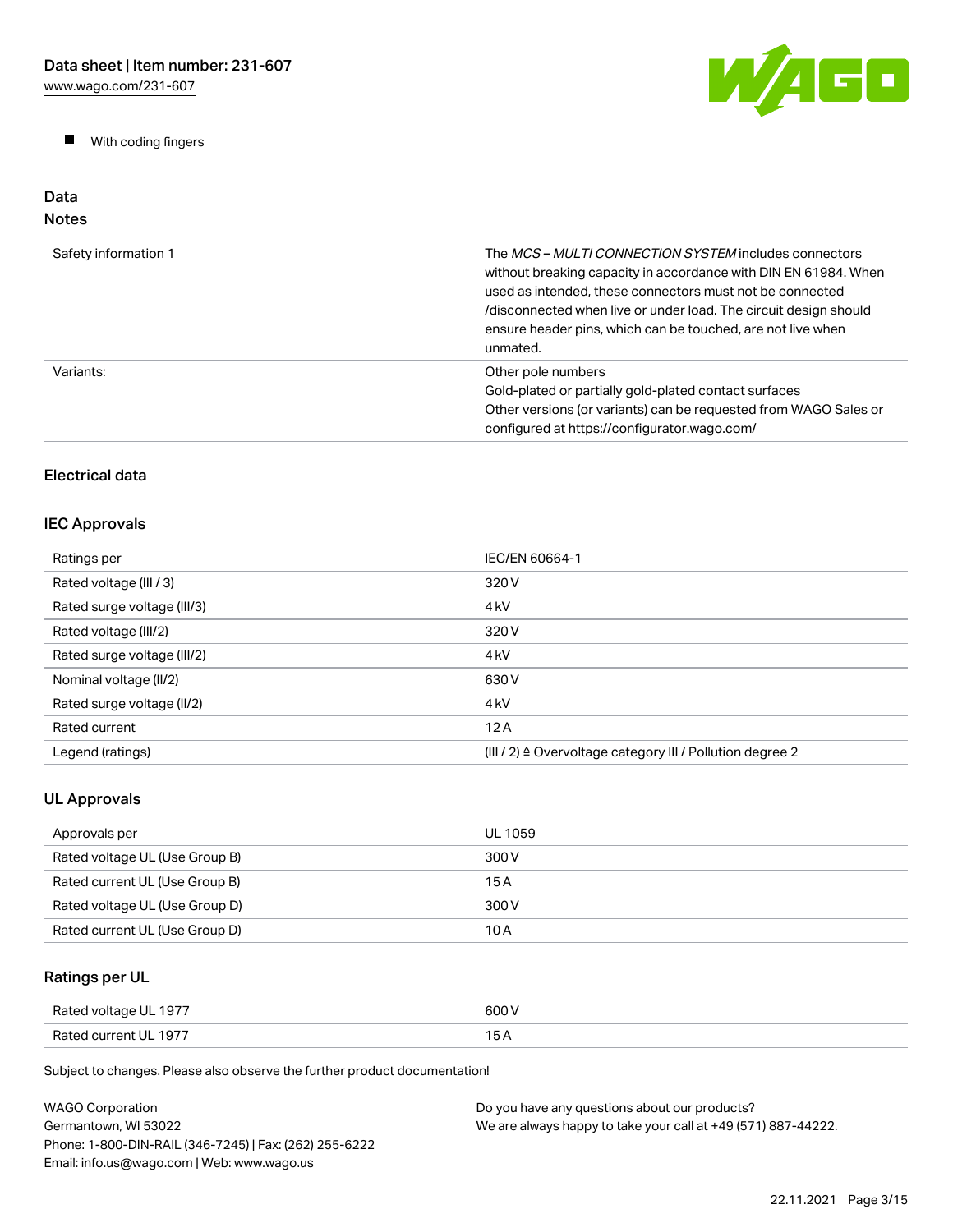

### CSA Approvals

| Approvals per                   | CSA   |
|---------------------------------|-------|
| Rated voltage CSA (Use Group B) | 300 V |
| Rated current CSA (Use Group B) | 15 A  |
| Rated voltage CSA (Use Group D) | 300 V |
| Rated current CSA (Use Group D) | 10 A  |

### Connection data

| Total number of connection points |  |
|-----------------------------------|--|
| Total number of potentials        |  |
| Number of connection types        |  |
| Number of levels                  |  |

#### Connection 1

| Connection technology                             | CAGE CLAMP®                            |
|---------------------------------------------------|----------------------------------------|
| Actuation type                                    | Operating tool                         |
| Solid conductor                                   | $0.082.5$ mm <sup>2</sup> / 28  12 AWG |
| Fine-stranded conductor                           | $0.082.5$ mm <sup>2</sup> / 28  12 AWG |
| Fine-stranded conductor; with insulated ferrule   | $0.251.5$ mm <sup>2</sup>              |
| Fine-stranded conductor; with uninsulated ferrule | $0.252.5$ mm <sup>2</sup>              |
| Strip length                                      | $89$ mm / 0.31  0.35 inch              |
| Number of poles                                   |                                        |
| Conductor entry direction to mating direction     | 0°                                     |
|                                                   |                                        |

# Physical data

| Pin spacing | 5 mm / 0.197 inch    |
|-------------|----------------------|
| Width       | 38.2 mm / 1.504 inch |
| Height      | 14.3 mm / 0.563 inch |
| Depth       | 27.5 mm / 1.083 inch |

# Plug-in connection

| Contact type (pluggable connector) | Male connector/plug |
|------------------------------------|---------------------|
| Connector (connection type)        | for conductor       |
| Mismating protection               | No                  |
| Locking of plug-in connection      | Without             |

| <b>WAGO Corporation</b>                                | Do you have any questions about our products?                 |
|--------------------------------------------------------|---------------------------------------------------------------|
| Germantown, WI 53022                                   | We are always happy to take your call at +49 (571) 887-44222. |
| Phone: 1-800-DIN-RAIL (346-7245)   Fax: (262) 255-6222 |                                                               |
| Email: info.us@wago.com   Web: www.wago.us             |                                                               |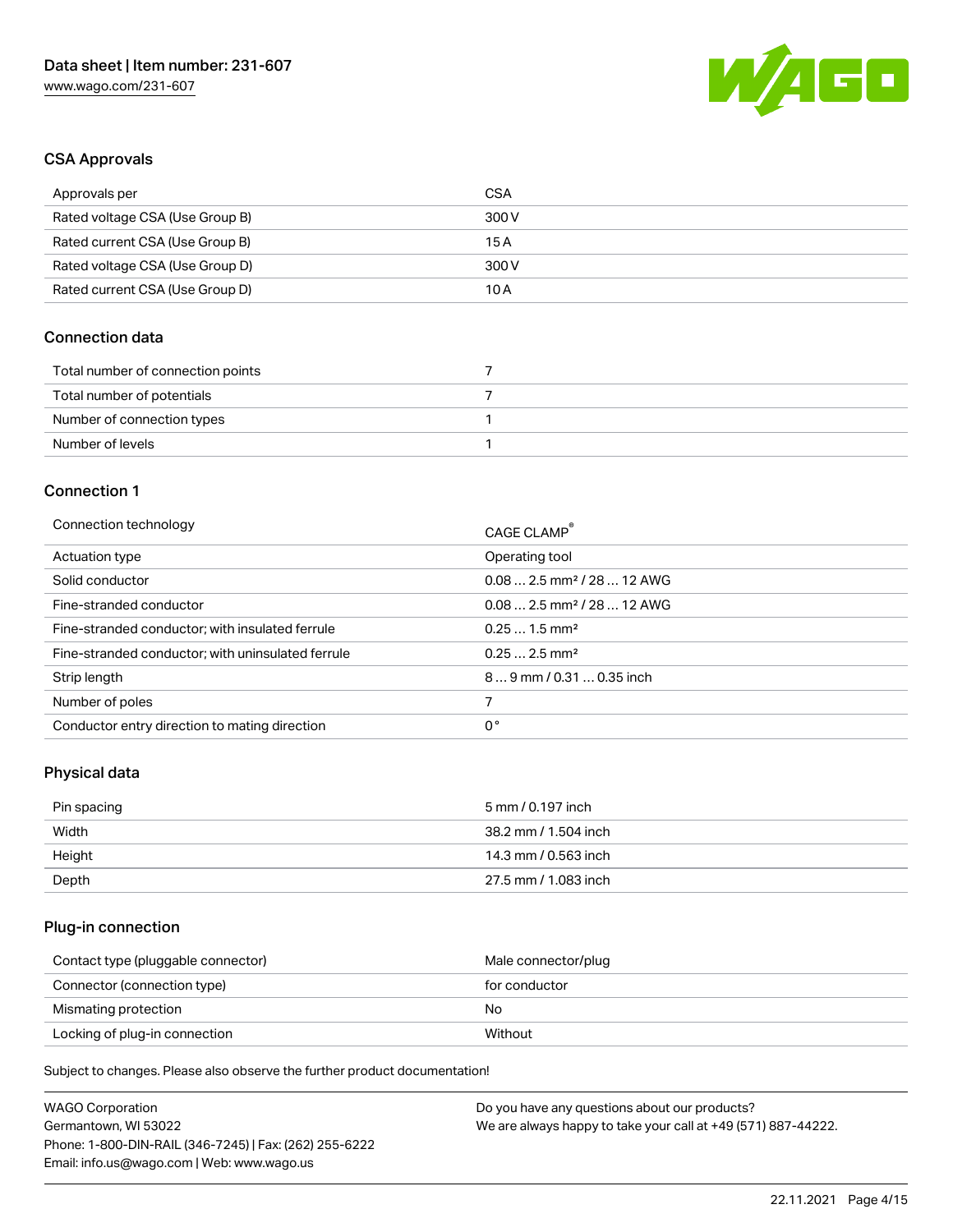

### Material data

| Color                       | gray                                  |
|-----------------------------|---------------------------------------|
| Material group              |                                       |
| Insulation material         | Polyamide (PA66)                      |
| Flammability class per UL94 | V <sub>0</sub>                        |
| Clamping spring material    | Chrome nickel spring steel (CrNi)     |
| Contact material            | Electrolytic copper $(E_{\text{Cl}})$ |
| Contact plating             | tin-plated                            |
| Fire load                   | 0.187 MJ                              |
| Weight                      | 10.8 <sub>g</sub>                     |

### Environmental requirements

| Limit temperature range | $+100 °C$<br>- 60  - |  |
|-------------------------|----------------------|--|
|-------------------------|----------------------|--|

### Commercial data

| Product Group         | 3 (Multi Conn. System) |
|-----------------------|------------------------|
| PU (SPU)              | 50 Stück               |
| Packaging type        | box                    |
| Country of origin     | DE                     |
| <b>GTIN</b>           | 4044918257633          |
| Customs tariff number | 8536694040             |

### Approvals / Certificates

#### Country specific Approvals

| Logo | Approval                               | Additional Approval Text | Certificate<br>name |
|------|----------------------------------------|--------------------------|---------------------|
|      | CВ<br><b>DEKRA Certification B.V.</b>  | IEC 61984                | NL-39756            |
|      | <b>CSA</b><br>DEKRA Certification B.V. | C <sub>22.2</sub>        | LR 18677-<br>25     |

#### Ship Approvals

|      | <b>ABS</b> |                                 | 19-  |
|------|------------|---------------------------------|------|
| Logo | Approval   | <b>Additional Approval Text</b> | name |
|      |            |                                 |      |

| <b>WAGO Corporation</b>                                | Do you have any questions about our products?                 |
|--------------------------------------------------------|---------------------------------------------------------------|
| Germantown, WI 53022                                   | We are always happy to take your call at +49 (571) 887-44222. |
| Phone: 1-800-DIN-RAIL (346-7245)   Fax: (262) 255-6222 |                                                               |
| Email: info.us@wago.com   Web: www.wago.us             |                                                               |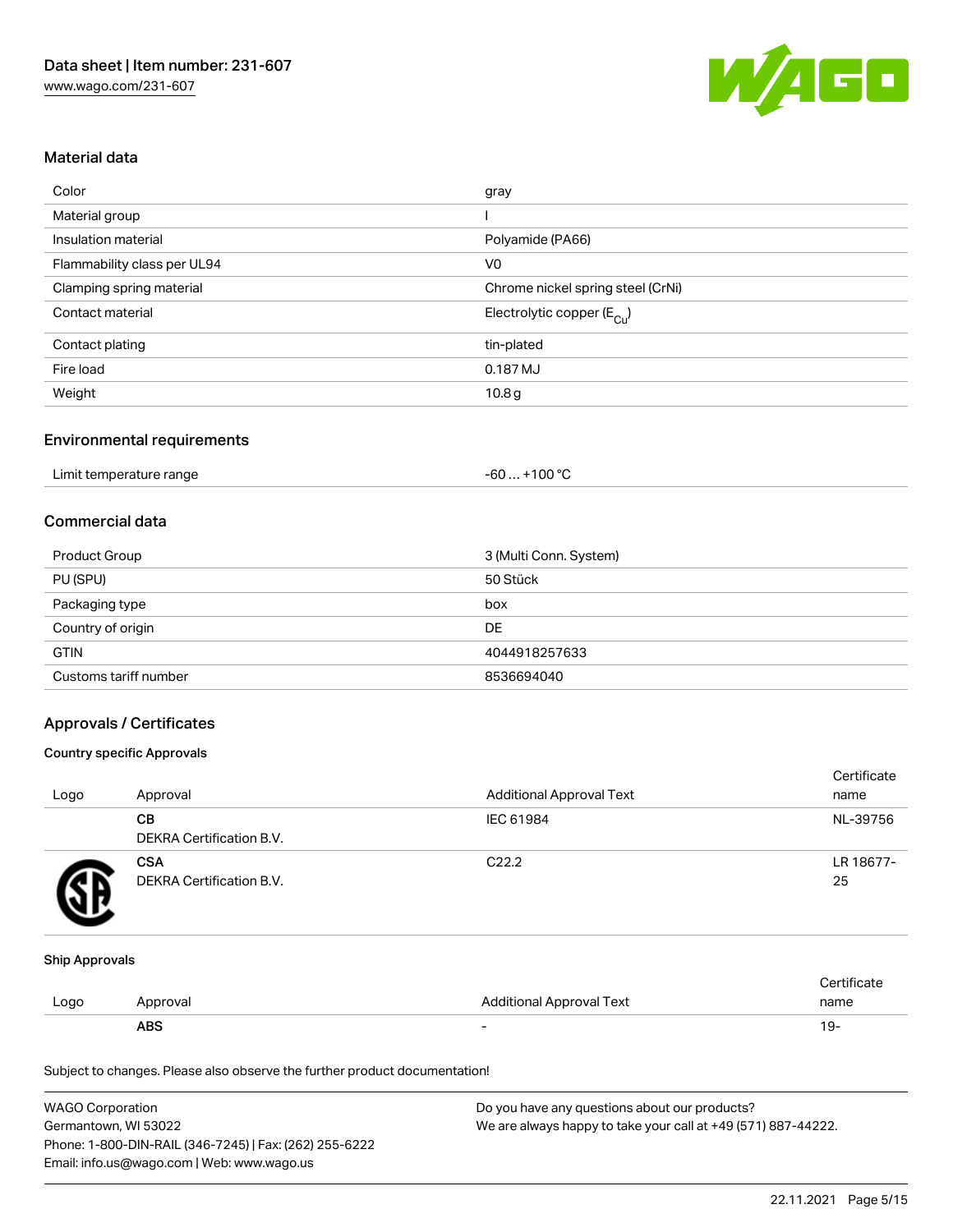

American Bureau of Shipping National American Bureau of Shipping National American Bureau of Shipping National American Bureau of Shipping National American Bureau of Shipping National American Bureau of Shipping National



PDA

|            | <b>DNV GL</b>                          | $\overline{\phantom{0}}$ | TAE000016Z |
|------------|----------------------------------------|--------------------------|------------|
|            | Det Norske Veritas, Germanischer Lloyd |                          |            |
|            | <b>LR</b>                              | IEC 61984                | 96/20035   |
| THE APROVA | Lloyds Register                        |                          | (E5)       |

#### UL-Approvals

|      |                                |                                 | Certificate |
|------|--------------------------------|---------------------------------|-------------|
| Logo | Approval                       | <b>Additional Approval Text</b> | name        |
|      | UR                             | <b>UL 1977</b>                  | E45171      |
| J    | Underwriters Laboratories Inc. |                                 |             |

### Counterpart

| Item no.2231-107/008-000<br>Female plug; 7-pole; push-button; snap-in mounting feet; 12 AWG max; pin spacing 5 mm; 1-<br>conductor per pole; gray     | www.wago.com/2231-107/008-<br>000 |
|-------------------------------------------------------------------------------------------------------------------------------------------------------|-----------------------------------|
| Item no.2231-107/031-000<br>Female plug; 7-pole; push-button; mounting flange; 12 AWG max; pin spacing 5 mm; 1-conductor<br>per pole; gray            | www.wago.com/2231-107/031-<br>000 |
| Item no.2231-107/026-000<br>Female plug; 7-pole; push-button; 12 AWG max; pin spacing 5 mm; 1-conductor per pole; gray                                | www.wago.com/2231-107/026-<br>000 |
| Item no.2231-107/102-000<br>Female plug; 7-pole; push-button; with integrated end plate; 12 AWG max; pin spacing 5 mm; 1-<br>conductor per pole; gray | www.wago.com/2231-107/102-<br>000 |
| Item no.2231-107/037-000<br>Female plug; 7-pole; push-button; locking lever; 12 AWG max; pin spacing 5 mm; 1-conductor per<br>pole; gray              | www.wago.com/2231-107/037-<br>000 |
| Item no.231-107/008-000<br>Female plug; 7-pole; snap-in mounting feet; 12 AWG max; pin spacing 5 mm; 1 conductor per pole;<br>gray                    | www.wago.com/231-107/008-<br>000  |
| Item no.231-107/026-000<br>Female plug; 7-pole; 12 AWG max; pin spacing 5 mm; 1 conductor per pole; gray                                              | www.wago.com/231-107/026-<br>000  |
| Item no.231-107/031-000<br>Female plug; 7-pole; mounting flange; 12 AWG max; pin spacing 5 mm; 1 conductor per pole; gray                             | www.wago.com/231-107/031-<br>000  |

Subject to changes. Please also observe the further product documentation!

WAGO Corporation Germantown, WI 53022 Phone: 1-800-DIN-RAIL (346-7245) | Fax: (262) 255-6222 Email: info.us@wago.com | Web: www.wago.us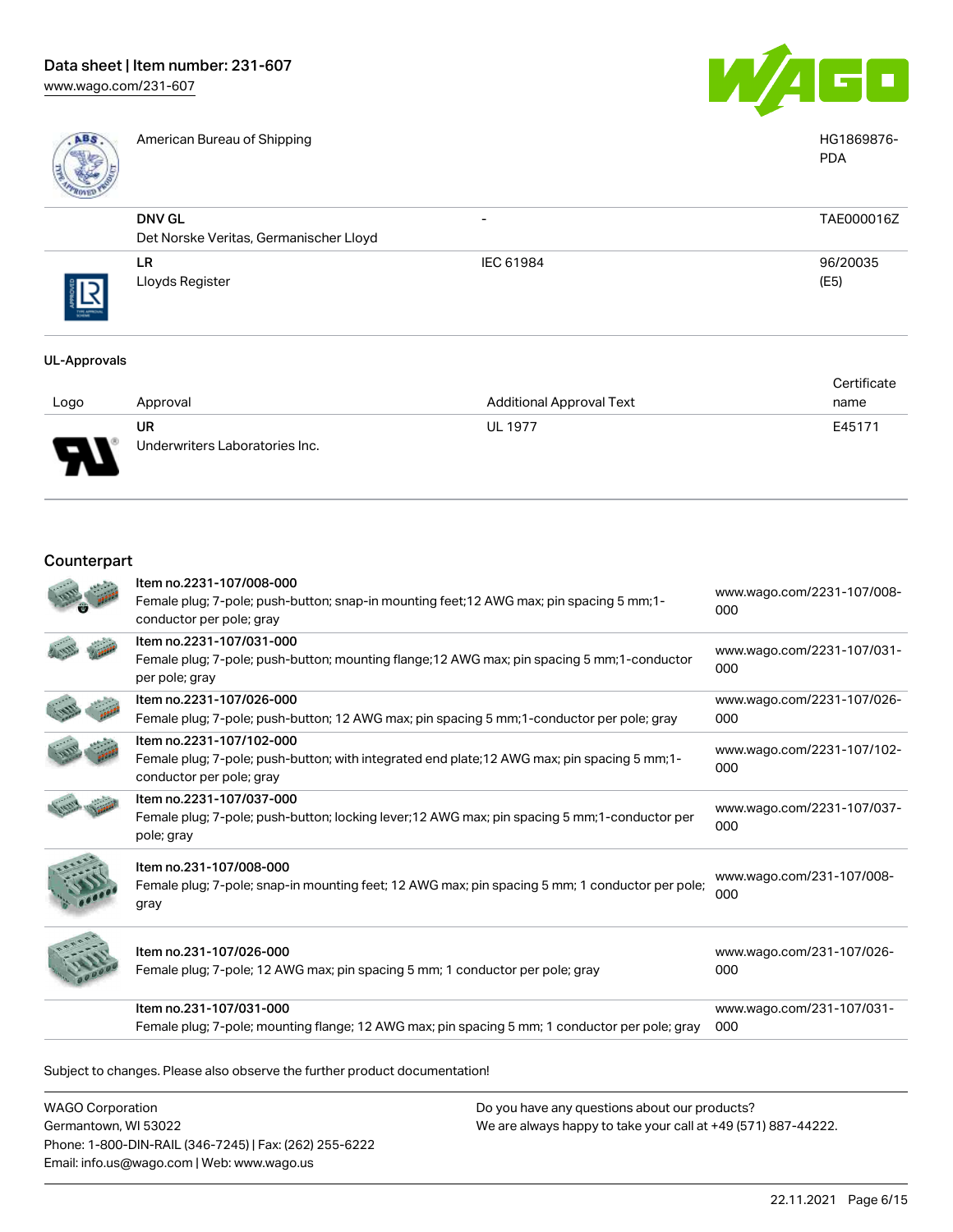[www.wago.com/231-607](http://www.wago.com/231-607)



| Item no.231-107/027-000<br>Female plug; 7-pole; mounting flange with reinforcing strip; 12 AWG max; pin spacing 5 mm; 1<br>conductor per pole; gray                                      | www.wago.com/231-107/027-<br>000         |
|------------------------------------------------------------------------------------------------------------------------------------------------------------------------------------------|------------------------------------------|
| Item no.231-107/031-000/034-000<br>Female plug; 7-pole; mounting flange with strain relief plate; 12 AWG max; pin spacing 5 mm; 1<br>conductor per pole; gray                            | www.wago.com/231-107/031-<br>000/034-000 |
| Item no.231-107/037-000<br>Female plug; 7-pole; locking lever; 12 AWG max; pin spacing 5 mm; 1 conductor per pole; gray                                                                  | www.wago.com/231-107/037-<br>000         |
| Item no.231-107/102-000<br>Female plug; 7-pole; with integrated end plate; 12 AWG max; pin spacing 5 mm; 1 conductor per<br>pole; gray                                                   | www.wago.com/231-107/102-<br>000         |
| Item no.231-2107/026-000<br>2-conductor female connector; Push-in CAGE CLAMP®; 2.5 mm <sup>2</sup> ; Pin spacing 5 mm; 7-pole; with<br>integrated end plate; 2,50 mm <sup>2</sup> ; gray | www.wago.com/231-2107/026-<br>000        |
| Item no.231-2107/037-000<br>2-conductor female connector; Push-in CAGE CLAMP®; 2.5 mm <sup>2</sup> ; Pin spacing 5 mm; 7-pole; Lateral<br>locking levers; 2,50 mm <sup>2</sup> ; gray    | www.wago.com/231-2107/037-<br>000        |
| Item no.232-107/026-000<br>1-conductor female connector, angled; CAGE CLAMP®; 2.5 mm <sup>2</sup> ; Pin spacing 5 mm; 7-pole; 2,50<br>mm <sup>2</sup> ; gray                             | www.wago.com/232-107/026-<br>000         |
| Item no.232-137<br>THT female header; straight; Pin spacing 5 mm; 7-pole; 0.6 x 1.0 mm solder pin; gray                                                                                  | www.wago.com/232-137                     |
| Item no.232-137/005-000<br>Female connector for rail-mount terminal blocks; 0.6 x 1 mm pins; straight; Pin spacing 5 mm; 7-<br>pole; gray                                                | www.wago.com/232-137/005-<br>000         |
| Item no.232-137/005-000/039-000<br>Female connector for rail-mount terminal blocks; 0.6 x 1 mm pins; straight; Locking lever; Pin<br>spacing 5 mm; 7-pole; gray                          | www.wago.com/232-137/005-<br>000/039-000 |
| Item no.232-137/039-000<br>THT female header; straight; Pin spacing 5 mm; 7-pole; Locking lever; 0.6 x 1.0 mm solder pin; gray 000                                                       | www.wago.com/232-137/039-                |
| Item no.232-137/031-000<br>THT female header; straight; Pin spacing 5 mm; 7-pole; clamping collar; 0.6 x 1.0 mm solder pin;<br>gray                                                      | www.wago.com/232-137/031-<br>000         |
|                                                                                                                                                                                          |                                          |

### Optional accessories

Insulations stops

Insulation stop

Subject to changes. Please also observe the further product documentation!

WAGO Corporation Germantown, WI 53022 Phone: 1-800-DIN-RAIL (346-7245) | Fax: (262) 255-6222 Email: info.us@wago.com | Web: www.wago.us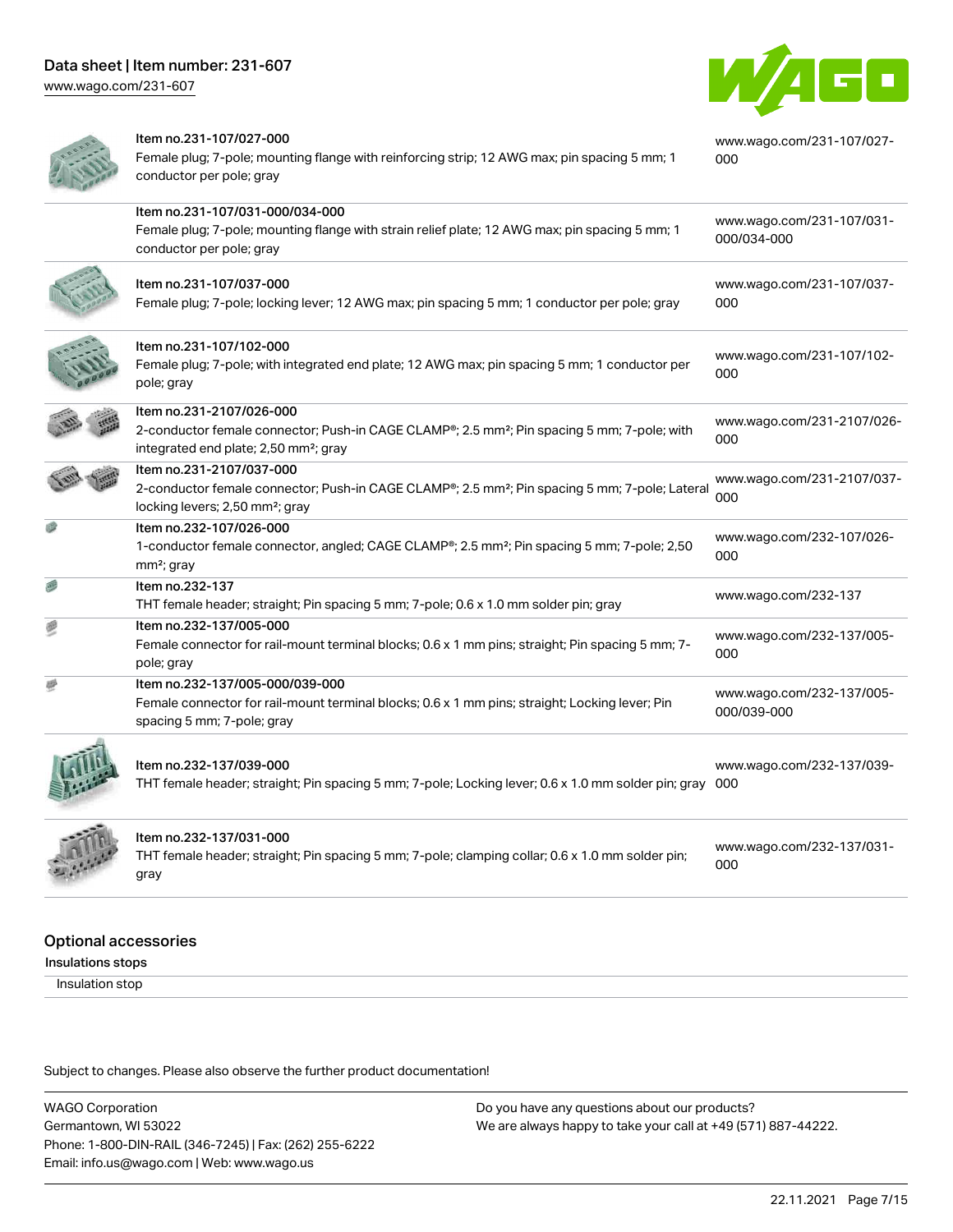[www.wago.com/231-607](http://www.wago.com/231-607)



Item no.: 231-672 Insulation stop; 0.75 - 1 mm²; dark gray



[www.wago.com/231-672](http://www.wago.com/231-672)

|                | Item no.: 231-670<br>Insulation stop; 0.08-0.2 mm <sup>2</sup> / 0.2 mm <sup>2</sup> "s"; white                  | www.wago.com/231-670 |
|----------------|------------------------------------------------------------------------------------------------------------------|----------------------|
|                | Item no.: 231-671<br>Insulation stop; 0.25 - 0.5 mm <sup>2</sup> ; light gray                                    | www.wago.com/231-671 |
| <b>Tools</b>   |                                                                                                                  |                      |
| Operating tool |                                                                                                                  |                      |
|                | Item no.: 209-130<br>Operating tool; suitable for 264, 280 and 281 Series; 1-way; of insulating material; white  | www.wago.com/209-130 |
|                | Item no.: 209-132<br>Operating tool; for connecting comb-style jumper bar; 2-way; of insulating material         | www.wago.com/209-132 |
|                | Item no.: 231-159<br>Operating tool; natural                                                                     | www.wago.com/231-159 |
|                | Item no.: 210-250<br>Operating tool; for MCS MINI & MIDI with CAGE CLAMP® connection; red                        | www.wago.com/210-250 |
|                | Item no.: 231-231<br>Combination operating tool; red                                                             | www.wago.com/231-231 |
|                | Item no.: 210-657<br>Operating tool; Blade: 3.5 x 0.5 mm; with a partially insulated shaft; short; multicoloured | www.wago.com/210-657 |
|                | Item no.: 210-720<br>Operating tool; Blade: 3.5 x 0.5 mm; with a partially insulated shaft; multicoloured        | www.wago.com/210-720 |
|                | Item no.: 231-131<br>Operating tool; made of insulating material; 1-way; loose; white                            | www.wago.com/231-131 |
|                | Item no.: 231-291<br>Operating tool; made of insulating material; 1-way; loose; red                              | www.wago.com/231-291 |
|                | Item no.: 280-432<br>Operating tool; made of insulating material; 2-way; white                                   | www.wago.com/280-432 |
|                | Item no.: 280-434<br>Operating tool; made of insulating material; 4-way                                          | www.wago.com/280-434 |
|                |                                                                                                                  |                      |

Subject to changes. Please also observe the further product documentation!

WAGO Corporation Germantown, WI 53022 Phone: 1-800-DIN-RAIL (346-7245) | Fax: (262) 255-6222 Email: info.us@wago.com | Web: www.wago.us Do you have any questions about our products? We are always happy to take your call at +49 (571) 887-44222.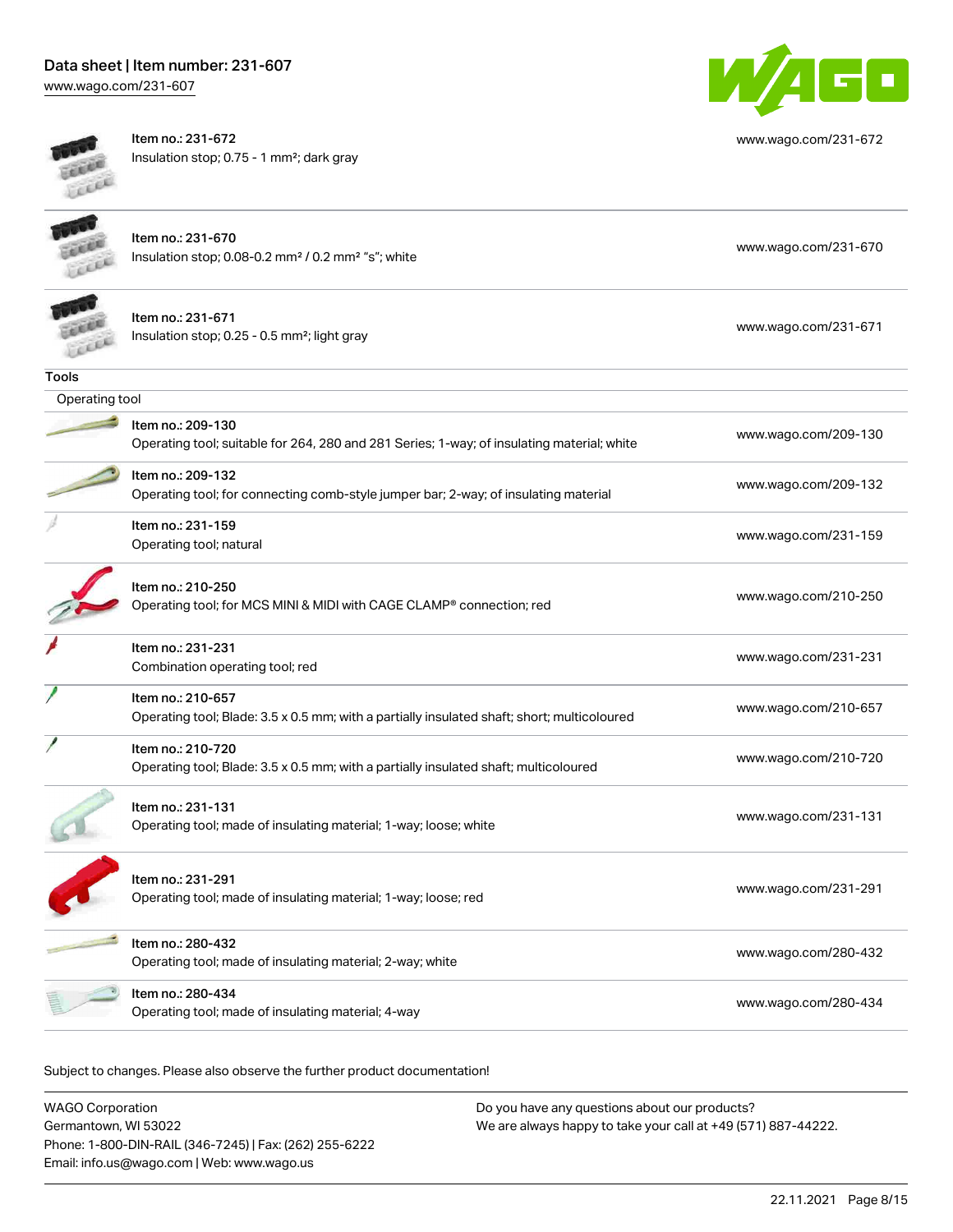[www.wago.com/231-607](http://www.wago.com/231-607)

|                       | Item no.: 280-437                                                                                                                                                  | www.wago.com/280-437             |
|-----------------------|--------------------------------------------------------------------------------------------------------------------------------------------------------------------|----------------------------------|
|                       | Operating tool; made of insulating material; 7-way                                                                                                                 |                                  |
|                       | Item no.: 280-440                                                                                                                                                  | www.wago.com/280-440             |
|                       | Operating tool; made of insulating material; 10-way                                                                                                                |                                  |
|                       | Item no.: 280-435                                                                                                                                                  |                                  |
|                       | Operating tool; made of insulating material; 5-way; gray                                                                                                           | www.wago.com/280-435             |
|                       | Item no.: 280-436                                                                                                                                                  | www.wago.com/280-436             |
|                       | Operating tool; made of insulating material; 6-way                                                                                                                 |                                  |
|                       | Item no.: 280-438                                                                                                                                                  | www.wago.com/280-438             |
|                       | Operating tool; made of insulating material; 8-way                                                                                                                 |                                  |
|                       | Item no.: 280-433                                                                                                                                                  | www.wago.com/280-433             |
|                       | Operating tool; made of insulating material; 3-way                                                                                                                 |                                  |
| Marking accessories   |                                                                                                                                                                    |                                  |
| Marking strip         |                                                                                                                                                                    |                                  |
|                       | Item no.: 210-331/500-103                                                                                                                                          | www.wago.com/210-331             |
|                       | Marking strips; as a DIN A4 sheet; MARKED; 1-12 (300x); Height of marker strip: 2.3 mm/0.091 in; Strip<br>length 182 mm; Horizontal marking; Self-adhesive; white  | /500-103                         |
|                       | Item no.: 210-331/500-104                                                                                                                                          | www.wago.com/210-331             |
|                       | Marking strips; as a DIN A4 sheet; MARKED; 13-24 (300x); Height of marker strip: 2.3 mm/0.091 in; Strip<br>length 182 mm; Horizontal marking; Self-adhesive; white | /500-104                         |
|                       | Item no.: 210-332/500-202                                                                                                                                          |                                  |
|                       | Marking strips; as a DIN A4 sheet; MARKED; 1-16 (160x); Height of marker strip: 3 mm; Strip length 182<br>mm; Horizontal marking; Self-adhesive; white             | www.wago.com/210-332<br>/500-202 |
|                       | Item no.: 210-332/500-206                                                                                                                                          |                                  |
|                       | Marking strips; as a DIN A4 sheet; MARKED; 33-48 (160x); Height of marker strip: 3 mm; Strip length                                                                | www.wago.com/210-332<br>/500-206 |
|                       | 182 mm; Horizontal marking; Self-adhesive; white                                                                                                                   |                                  |
|                       | Item no.: 210-332/500-205                                                                                                                                          | www.wago.com/210-332             |
|                       | Marking strips; as a DIN A4 sheet; MARKED; 1-32 (80x); Height of marker strip: 3 mm; Strip length 182<br>mm; Horizontal marking; Self-adhesive; white              | /500-205                         |
|                       | Item no.: 210-332/500-204                                                                                                                                          |                                  |
|                       | Marking strips; as a DIN A4 sheet; MARKED; 17-32 (160x); Height of marker strip: 3 mm; Strip length                                                                | www.wago.com/210-332<br>/500-204 |
|                       | 182 mm; Horizontal marking; Self-adhesive; white                                                                                                                   |                                  |
| Coding                |                                                                                                                                                                    |                                  |
| Coding                |                                                                                                                                                                    |                                  |
|                       | Item no.: 231-129<br>Coding key; snap-on type; light gray                                                                                                          | www.wago.com/231-129             |
| Strain relief         |                                                                                                                                                                    |                                  |
| Strain relief housing |                                                                                                                                                                    |                                  |

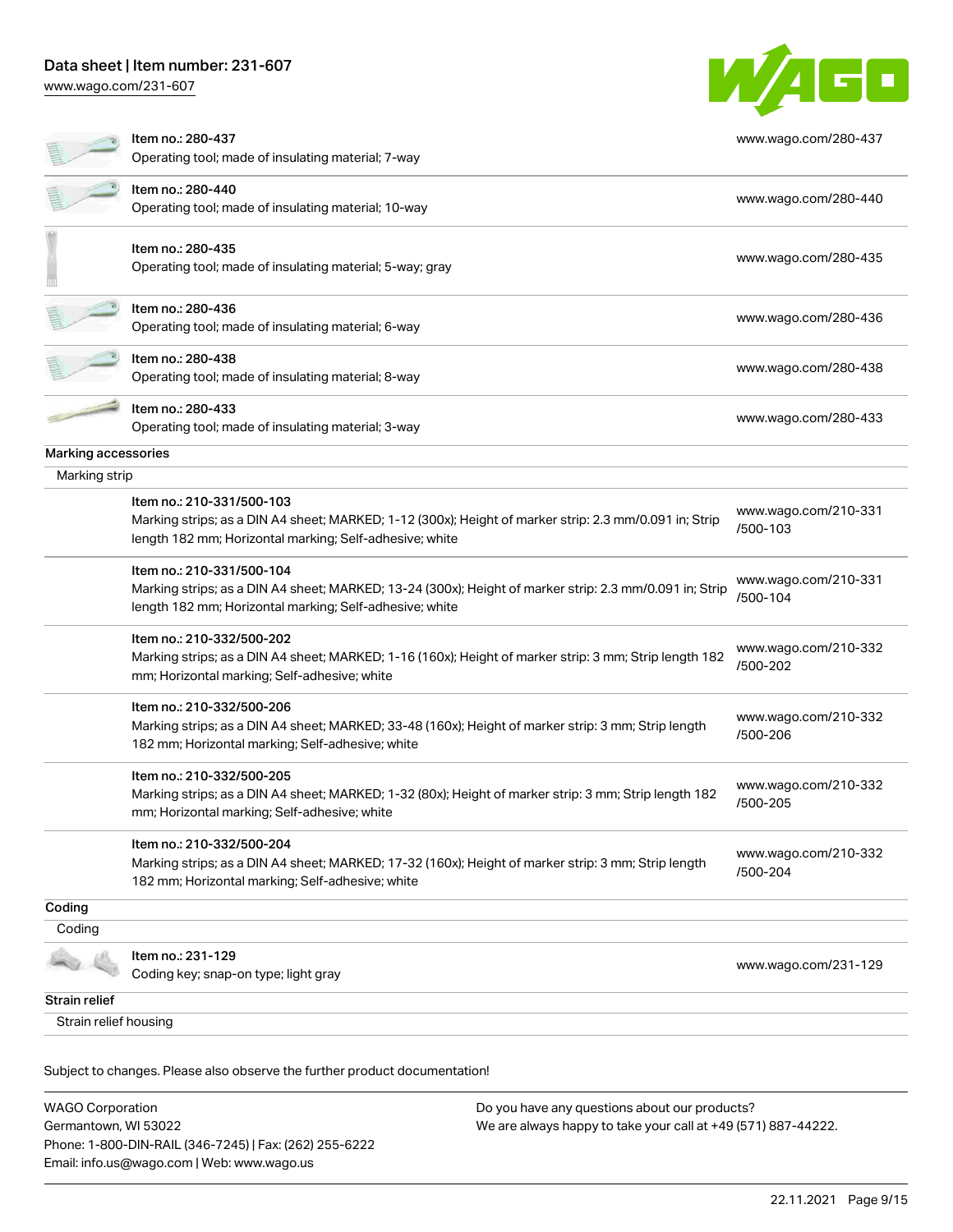[www.wago.com/231-607](http://www.wago.com/231-607)



[www.wago.com/232-607](http://www.wago.com/232-607)



Item no.: 232-607

Strain relief housing; gray

| Jumpers         |                                                                                                                         |                      |
|-----------------|-------------------------------------------------------------------------------------------------------------------------|----------------------|
| Jumper          |                                                                                                                         |                      |
|                 | Item no.: 231-905<br>Jumper; for conductor entry; 5-way; insulated; gray                                                | www.wago.com/231-905 |
|                 | Item no.: 231-903<br>Jumper; for conductor entry; 3-way; insulated; gray                                                | www.wago.com/231-903 |
|                 | Item no.: 231-907<br>Jumper; for conductor entry; 7-way; insulated; gray                                                | www.wago.com/231-907 |
|                 | Item no.: 231-910<br>Jumper; for conductor entry; 10-way; insulated; gray                                               | www.wago.com/231-910 |
|                 | Item no.: 231-902<br>Jumper; for conductor entry; 2-way; insulated; gray                                                | www.wago.com/231-902 |
| Cover           |                                                                                                                         |                      |
| Cover           |                                                                                                                         |                      |
|                 | Item no.: 231-668<br>Lockout caps; for covering unused clamping units; gray                                             | www.wago.com/231-668 |
| <b>Ferrules</b> |                                                                                                                         |                      |
| Ferrule         |                                                                                                                         |                      |
|                 | Item no.: 216-101<br>Ferrule; Sleeve for 0.5 mm <sup>2</sup> / AWG 22; uninsulated; electro-tin plated; silver-colored  | www.wago.com/216-101 |
|                 | Item no.: 216-104<br>Ferrule; Sleeve for 1.5 mm <sup>2</sup> / AWG 16; uninsulated; electro-tin plated; silver-colored  | www.wago.com/216-104 |
|                 | Item no.: 216-106<br>Ferrule; Sleeve for 2.5 mm <sup>2</sup> / AWG 14; uninsulated; electro-tin plated; silver-colored  | www.wago.com/216-106 |
|                 | Item no.: 216-102<br>Ferrule; Sleeve for 0.75 mm <sup>2</sup> / AWG 20; uninsulated; electro-tin plated; silver-colored | www.wago.com/216-102 |
|                 | Item no.: 216-103<br>Ferrule; Sleeve for 1 mm <sup>2</sup> / AWG 18; uninsulated; electro-tin plated                    | www.wago.com/216-103 |
|                 | Item no.: 216-123<br>Ferrule; Sleeve for 1 mm <sup>2</sup> / AWG 18; uninsulated; electro-tin plated; silver-colored    | www.wago.com/216-123 |
|                 | Item no.: 216-122<br>Ferrule; Sleeve for 0.75 mm <sup>2</sup> / AWG 20; uninsulated; electro-tin plated; silver-colored | www.wago.com/216-122 |
| ă.              | Item no.: 216-124<br>Ferrule; Sleeve for 1.5 mm <sup>2</sup> / AWG 16; uninsulated; electro-tin plated                  | www.wago.com/216-124 |

Subject to changes. Please also observe the further product documentation!

WAGO Corporation Germantown, WI 53022 Phone: 1-800-DIN-RAIL (346-7245) | Fax: (262) 255-6222 Email: info.us@wago.com | Web: www.wago.us Do you have any questions about our products? We are always happy to take your call at +49 (571) 887-44222.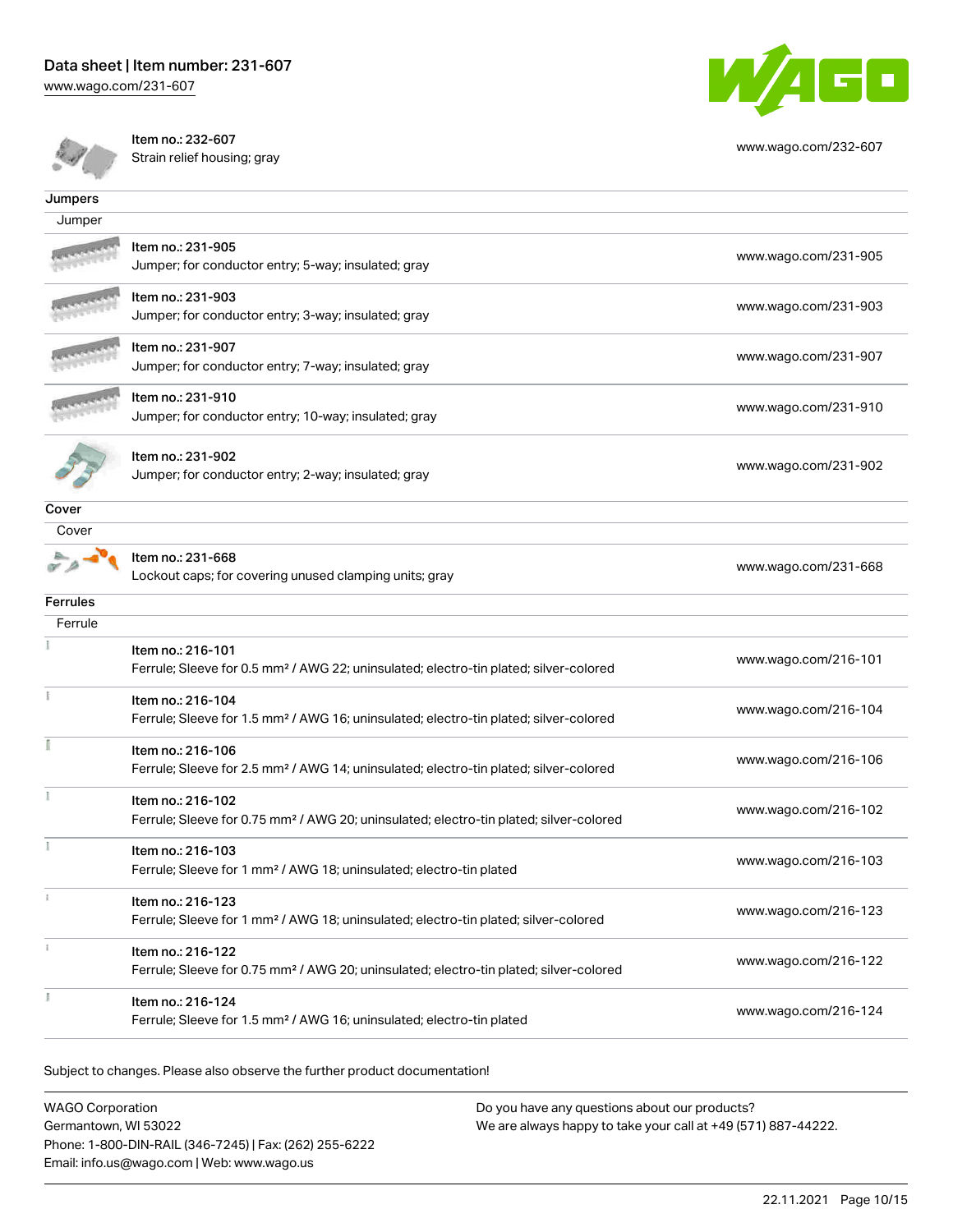[www.wago.com/231-607](http://www.wago.com/231-607)



|   | Item no.: 216-142<br>Ferrule; Sleeve for 0.75 mm <sup>2</sup> / 18 AWG; uninsulated; electro-tin plated; electrolytic copper; gastight<br>crimped; acc. to DIN 46228, Part 1/08.92                | www.wago.com/216-142 |
|---|---------------------------------------------------------------------------------------------------------------------------------------------------------------------------------------------------|----------------------|
|   | Item no.: 216-132<br>Ferrule; Sleeve for 0.34 mm <sup>2</sup> / AWG 24; uninsulated; electro-tin plated                                                                                           | www.wago.com/216-132 |
|   | Item no.: 216-121<br>Ferrule; Sleeve for 0.5 mm <sup>2</sup> / AWG 22; uninsulated; electro-tin plated; silver-colored                                                                            | www.wago.com/216-121 |
|   | Item no.: 216-143<br>Ferrule; Sleeve for 1 mm <sup>2</sup> / AWG 18; uninsulated; electro-tin plated; electrolytic copper; gastight<br>crimped; acc. to DIN 46228, Part 1/08.92                   | www.wago.com/216-143 |
|   | Item no.: 216-131<br>Ferrule; Sleeve for 0.25 mm <sup>2</sup> / AWG 24; uninsulated; electro-tin plated; silver-colored                                                                           | www.wago.com/216-131 |
|   | Item no.: 216-141<br>Ferrule; Sleeve for 0.5 mm <sup>2</sup> / 20 AWG; uninsulated; electro-tin plated; electrolytic copper; gastight<br>crimped; acc. to DIN 46228, Part 1/08.92                 | www.wago.com/216-141 |
|   | Item no.: 216-152<br>Ferrule; Sleeve for 0.34 mm <sup>2</sup> / AWG 24; uninsulated; electro-tin plated                                                                                           | www.wago.com/216-152 |
|   | Item no.: 216-203<br>Ferrule; Sleeve for 1 mm <sup>2</sup> / AWG 18; insulated; electro-tin plated; red                                                                                           | www.wago.com/216-203 |
|   | Item no.: 216-202<br>Ferrule; Sleeve for 0.75 mm <sup>2</sup> / 18 AWG; insulated; electro-tin plated; gray                                                                                       | www.wago.com/216-202 |
|   | Item no.: 216-151<br>Ferrule; Sleeve for 0.25 mm <sup>2</sup> / AWG 24; uninsulated; electro-tin plated                                                                                           | www.wago.com/216-151 |
| Â | Item no.: 216-204<br>Ferrule; Sleeve for 1.5 mm <sup>2</sup> / AWG 16; insulated; electro-tin plated; black                                                                                       | www.wago.com/216-204 |
|   | Item no.: 216-144<br>Ferrule; Sleeve for 1.5 mm <sup>2</sup> / AWG 16; uninsulated; electro-tin plated; electrolytic copper; gastight<br>crimped; acc. to DIN 46228, Part 1/08.92; silver-colored | www.wago.com/216-144 |
|   | Item no.: 216-201<br>Ferrule; Sleeve for 0.5 mm <sup>2</sup> / 20 AWG; insulated; electro-tin plated; white                                                                                       | www.wago.com/216-201 |
|   | Item no.: 216-223<br>Ferrule; Sleeve for 1 mm <sup>2</sup> / AWG 18; insulated; electro-tin plated; red                                                                                           | www.wago.com/216-223 |
|   | Item no.: 216-241<br>Ferrule; Sleeve for 0.5 mm <sup>2</sup> / 20 AWG; insulated; electro-tin plated; electrolytic copper; gastight<br>crimped; acc. to DIN 46228, Part 4/09.90; white            | www.wago.com/216-241 |
|   | Item no.: 216-242<br>Ferrule; Sleeve for 0.75 mm <sup>2</sup> / 18 AWG; insulated; electro-tin plated; electrolytic copper; gastight<br>crimped; acc. to DIN 46228, Part 4/09.90; gray            | www.wago.com/216-242 |
|   | Item no.: 216-222<br>Ferrule; Sleeve for 0.75 mm <sup>2</sup> / 18 AWG; insulated; electro-tin plated; gray                                                                                       | www.wago.com/216-222 |

| WAGO Corporation                                       | Do you have any questions about our products?                 |
|--------------------------------------------------------|---------------------------------------------------------------|
| Germantown, WI 53022                                   | We are always happy to take your call at +49 (571) 887-44222. |
| Phone: 1-800-DIN-RAIL (346-7245)   Fax: (262) 255-6222 |                                                               |
| Email: info.us@wago.com   Web: www.wago.us             |                                                               |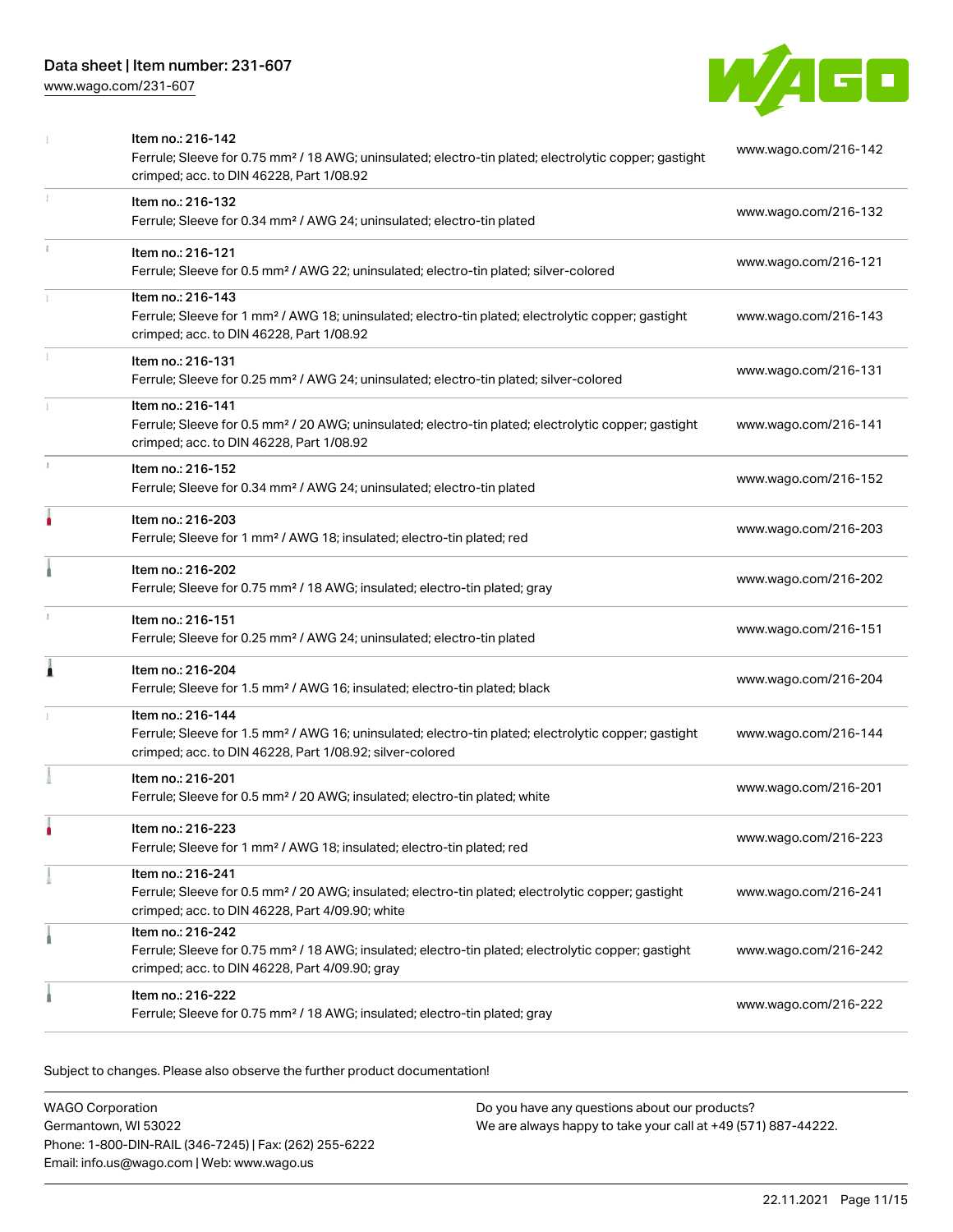[www.wago.com/231-607](http://www.wago.com/231-607)



|    | Item no.: 216-221                                                                                                                                                 | www.wago.com/216-221 |
|----|-------------------------------------------------------------------------------------------------------------------------------------------------------------------|----------------------|
|    | Ferrule; Sleeve for 0.5 mm <sup>2</sup> / 20 AWG; insulated; electro-tin plated; white                                                                            |                      |
| Â  | Item no.: 216-224                                                                                                                                                 |                      |
|    | Ferrule; Sleeve for 1.5 mm <sup>2</sup> / AWG 16; insulated; electro-tin plated; black                                                                            | www.wago.com/216-224 |
|    | Item no.: 216-243                                                                                                                                                 |                      |
|    | Ferrule; Sleeve for 1 mm <sup>2</sup> / AWG 18; insulated; electro-tin plated; electrolytic copper; gastight crimped; www.wago.com/216-243                        |                      |
|    | acc. to DIN 46228, Part 4/09.90; red                                                                                                                              |                      |
| ۸  | Item no.: 216-244                                                                                                                                                 |                      |
|    | Ferrule; Sleeve for 1.5 mm <sup>2</sup> / AWG 16; insulated; electro-tin plated; electrolytic copper; gastight<br>crimped; acc. to DIN 46228, Part 4/09.90; black | www.wago.com/216-244 |
|    | Item no.: 216-263                                                                                                                                                 |                      |
|    | Ferrule; Sleeve for 1 mm <sup>2</sup> / AWG 18; insulated; electro-tin plated; electrolytic copper; gastight crimped; www.wago.com/216-263                        |                      |
|    | acc. to DIN 46228, Part 4/09.90; red                                                                                                                              |                      |
| Â  | Item no.: 216-264                                                                                                                                                 |                      |
|    | Ferrule; Sleeve for 1.5 mm <sup>2</sup> / AWG 16; insulated; electro-tin plated; electrolytic copper; gastight<br>crimped; acc. to DIN 46228, Part 4/09.90; black | www.wago.com/216-264 |
|    | Item no.: 216-284                                                                                                                                                 |                      |
| ٠  | Ferrule; Sleeve for 1.5 mm <sup>2</sup> / AWG 16; insulated; electro-tin plated; electrolytic copper; gastight                                                    | www.wago.com/216-284 |
|    | crimped; acc. to DIN 46228, Part 4/09.90; black                                                                                                                   |                      |
|    | Item no.: 216-262                                                                                                                                                 |                      |
|    | Ferrule; Sleeve for 0.75 mm <sup>2</sup> / 18 AWG; insulated; electro-tin plated; electrolytic copper; gastight                                                   | www.wago.com/216-262 |
|    | crimped; acc. to DIN 46228, Part 4/09.90; gray                                                                                                                    |                      |
|    | Item no.: 216-301                                                                                                                                                 | www.wago.com/216-301 |
|    | Ferrule; Sleeve for 0.25 mm <sup>2</sup> / AWG 24; insulated; electro-tin plated; yellow                                                                          |                      |
|    | Item no.: 216-321                                                                                                                                                 |                      |
|    | Ferrule; Sleeve for 0.25 mm <sup>2</sup> / AWG 24; insulated; electro-tin plated; yellow                                                                          | www.wago.com/216-321 |
| ì. | Item no.: 216-322                                                                                                                                                 |                      |
|    | Ferrule; Sleeve for 0.34 mm <sup>2</sup> / 22 AWG; insulated; electro-tin plated; green                                                                           | www.wago.com/216-322 |
| ٠  | Item no.: 216-302                                                                                                                                                 |                      |
|    | Ferrule; Sleeve for 0.34 mm <sup>2</sup> / 22 AWG; insulated; electro-tin plated; light turquoise                                                                 | www.wago.com/216-302 |
|    |                                                                                                                                                                   |                      |

## Downloads

Documentation

#### Additional Information

Email: info.us@wago.com | Web: www.wago.us

| Technical explanations                                                     | 2019 Apr 3                                                    | pdf<br>2.0 MB | Download |
|----------------------------------------------------------------------------|---------------------------------------------------------------|---------------|----------|
|                                                                            |                                                               |               |          |
| <b>CAD files</b>                                                           |                                                               |               |          |
| CAD data                                                                   |                                                               |               |          |
| 2D/3D Models 231-607                                                       |                                                               | <b>URL</b>    | Download |
| Subject to changes. Please also observe the further product documentation! |                                                               |               |          |
| <b>WAGO Corporation</b>                                                    | Do you have any questions about our products?                 |               |          |
| Germantown, WI 53022                                                       | We are always happy to take your call at +49 (571) 887-44222. |               |          |
| Phone: 1-800-DIN-RAIL (346-7245)   Fax: (262) 255-6222                     |                                                               |               |          |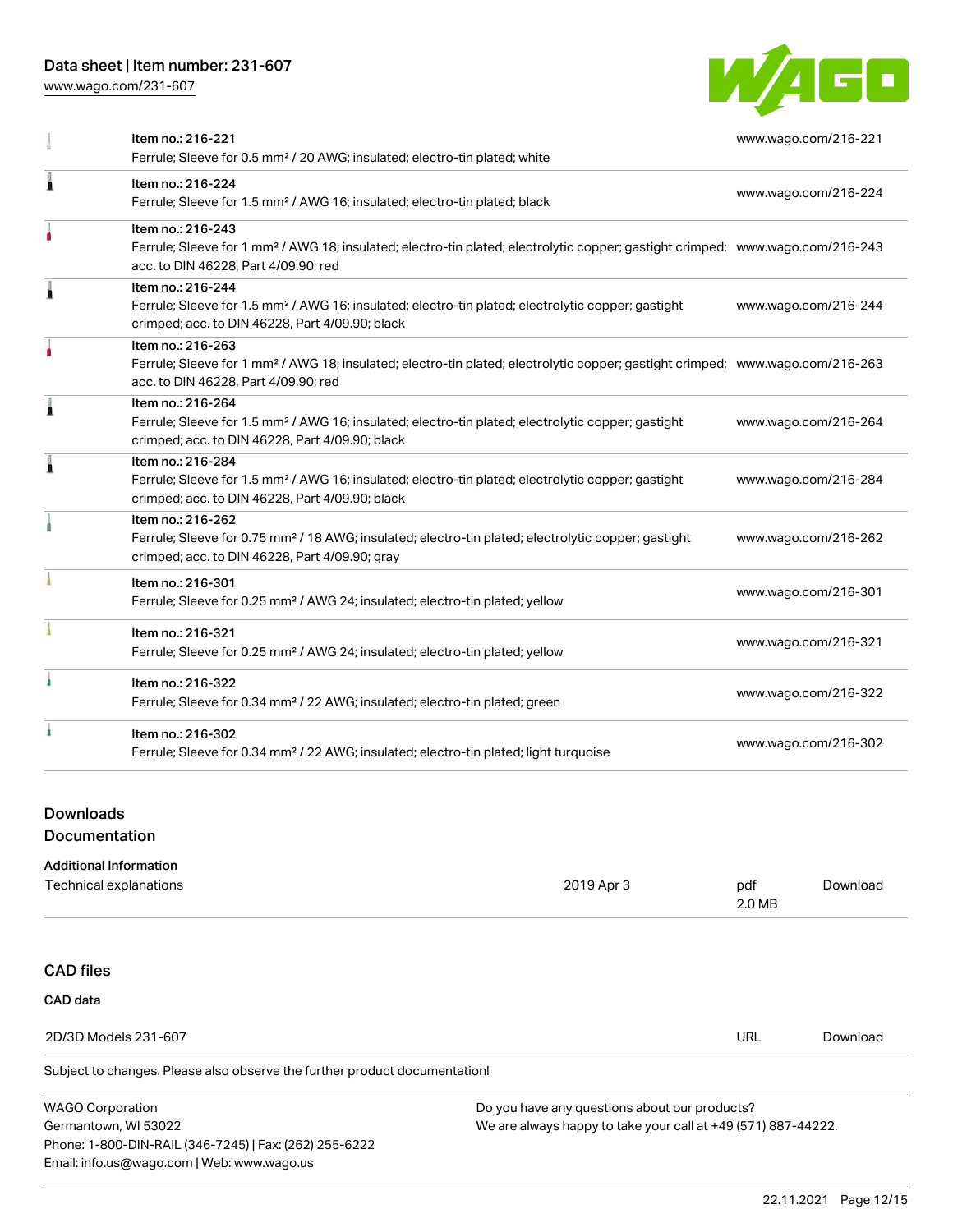

| CAE data                                                                                                                               |     |          |
|----------------------------------------------------------------------------------------------------------------------------------------|-----|----------|
| EPLAN Data Portal 231-607                                                                                                              | URL | Download |
| ZUKEN Portal 231-607                                                                                                                   | URL | Download |
|                                                                                                                                        |     |          |
| <b>Environmental Product Compliance</b>                                                                                                |     |          |
| <b>Compliance Search</b>                                                                                                               |     |          |
| Environmental Product Compliance 231-607                                                                                               | URL | Download |
| 1-conductor male connector; CAGE CLAMP <sup>®</sup> ; 2.5 mm <sup>2</sup> ; Pin spacing 5 mm; 7-pole;<br>$2,50$ mm <sup>2</sup> ; gray |     |          |

#### Installation Notes



Inserting a conductor via 3.5 mm screwdriver – CAGE CLAMP® actuation parallel to conductor entry.



Inserting a conductor via 3.5 mm screwdriver – CAGE CLAMP® actuation perpendicular to conductor entry.



Inserting a conductor into CAGE CLAMP® unit via operating lever (231-291).



Inserting a conductor via operating tool.

Subject to changes. Please also observe the further product documentation!

WAGO Corporation Germantown, WI 53022 Phone: 1-800-DIN-RAIL (346-7245) | Fax: (262) 255-6222 Email: info.us@wago.com | Web: www.wago.us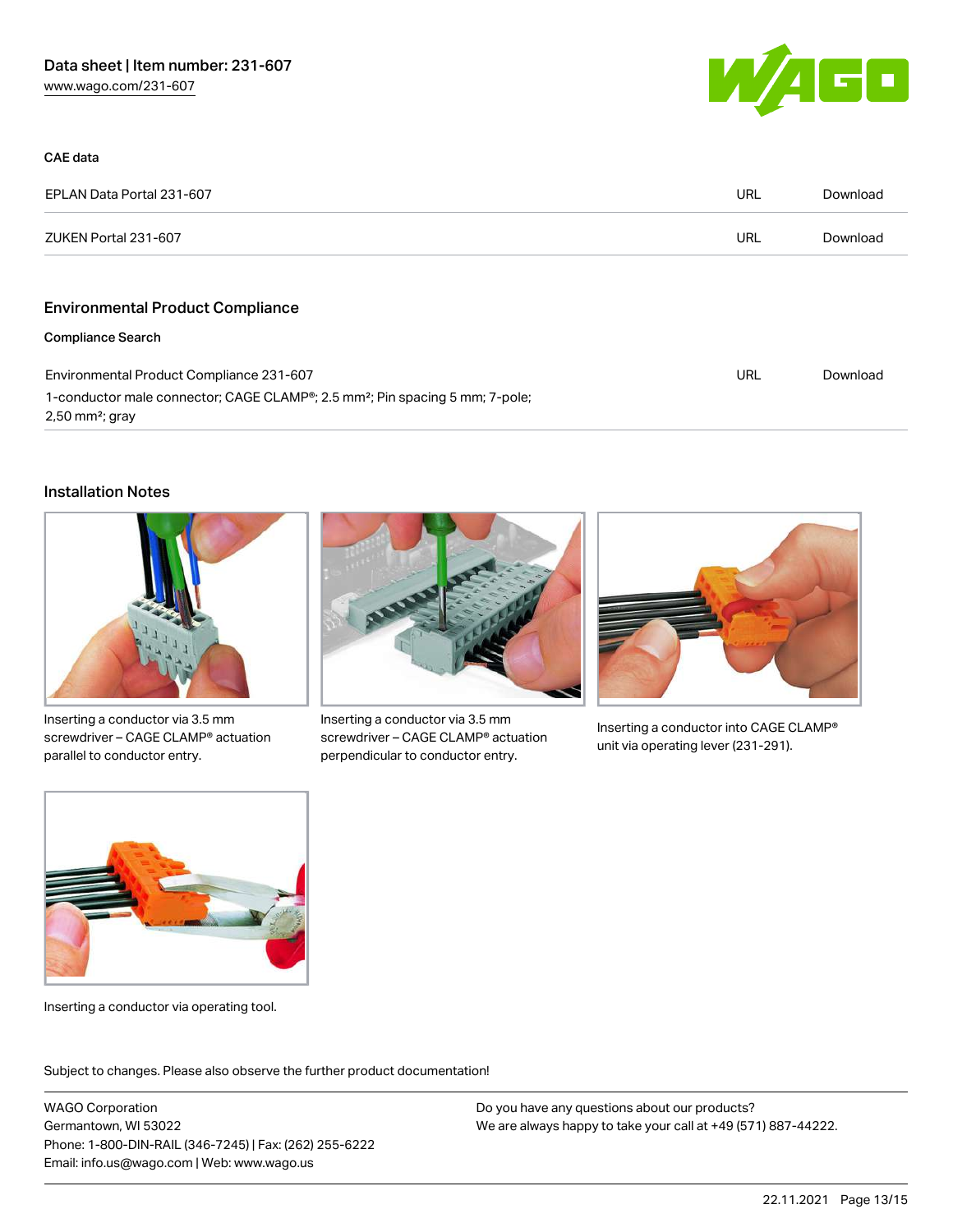[www.wago.com/231-607](http://www.wago.com/231-607)

Coding





Coding a male header – fitting coding key(s).



Testing – female connector with CAGE CLAMP®

Integrated test ports for testing perpendicular to conductor entry via 2 or 2.3 mm Ø test plug

#### Installation



Male connector with strain relief plate



Strain relief housing shown with a male connector equipped with CAGE CLAMP®

Subject to changes. Please also observe the further product documentation!

WAGO Corporation Germantown, WI 53022 Phone: 1-800-DIN-RAIL (346-7245) | Fax: (262) 255-6222 Email: info.us@wago.com | Web: www.wago.us